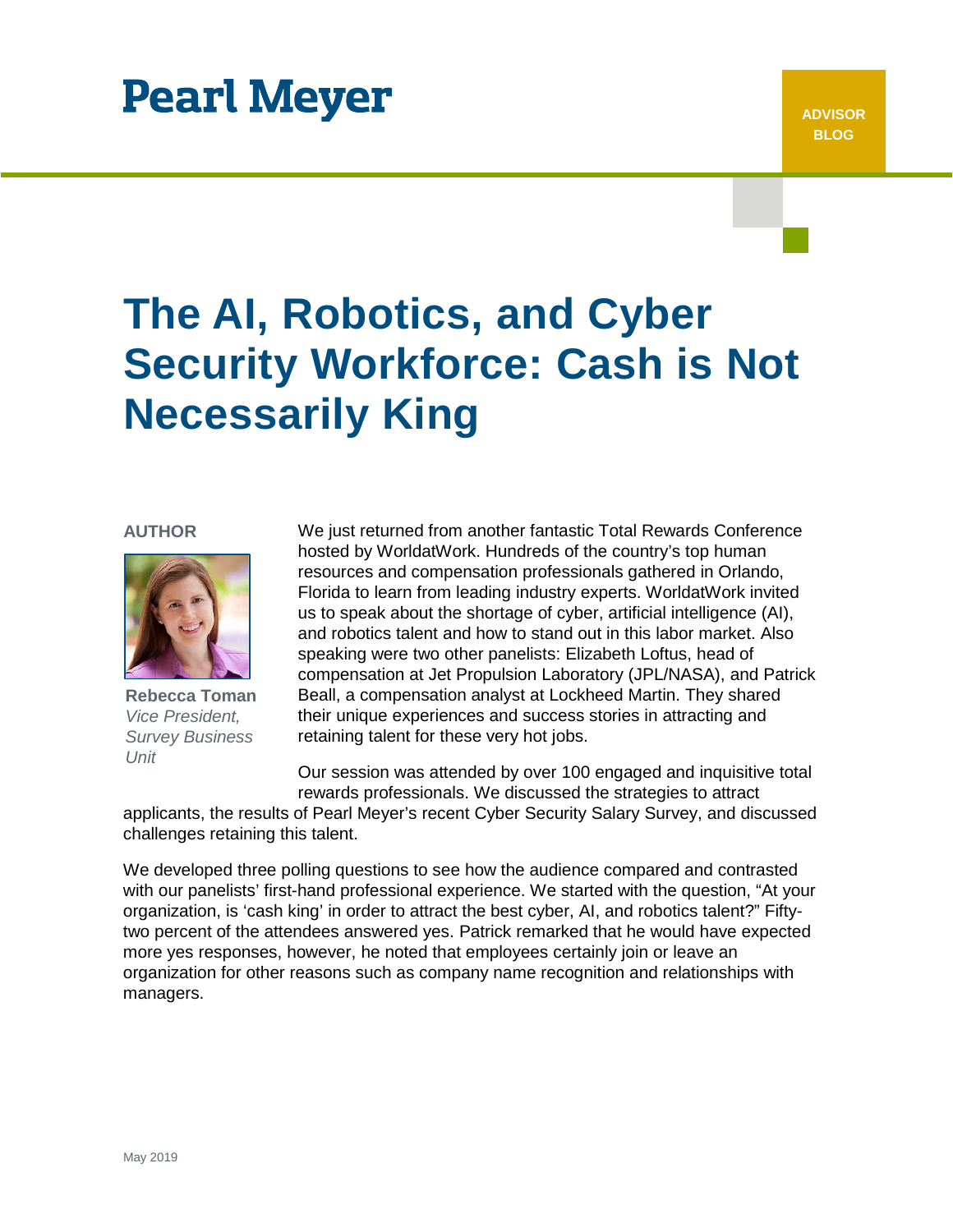

### At your organization, is "cash king" in order to attract the best Cyber, AI, and Robotics talent?

To his point, our Cyber Security Salary Survey shows the most important reasons for joining an organization include interesting project work, technology/innovation, and company reputation. On the other hand, the compensation package was cited as the most common reason for leaving an organization.

Since compensation is the most important factor in an employee's decision to stay at an organization, how can HR professionals ensure their salaries/bonuses are competitive when market data from published sources is scarce? To help answer this we asked the audience, "What strategy or source of information is the best way to determine what to pay these employees?" Only 2% indicated slotting, while 55% and 43% chose market blending and insight from line managers and recruiters, respectively.



## With market data for these positions being scarce, what strategy or source of information is the best way to determine what to pay these employees?

Elizabeth remarked that her preferred approach is market blending of other similar jobs, and she also noted that industry publication surveys with self-reported data warrants at least some consideration as well.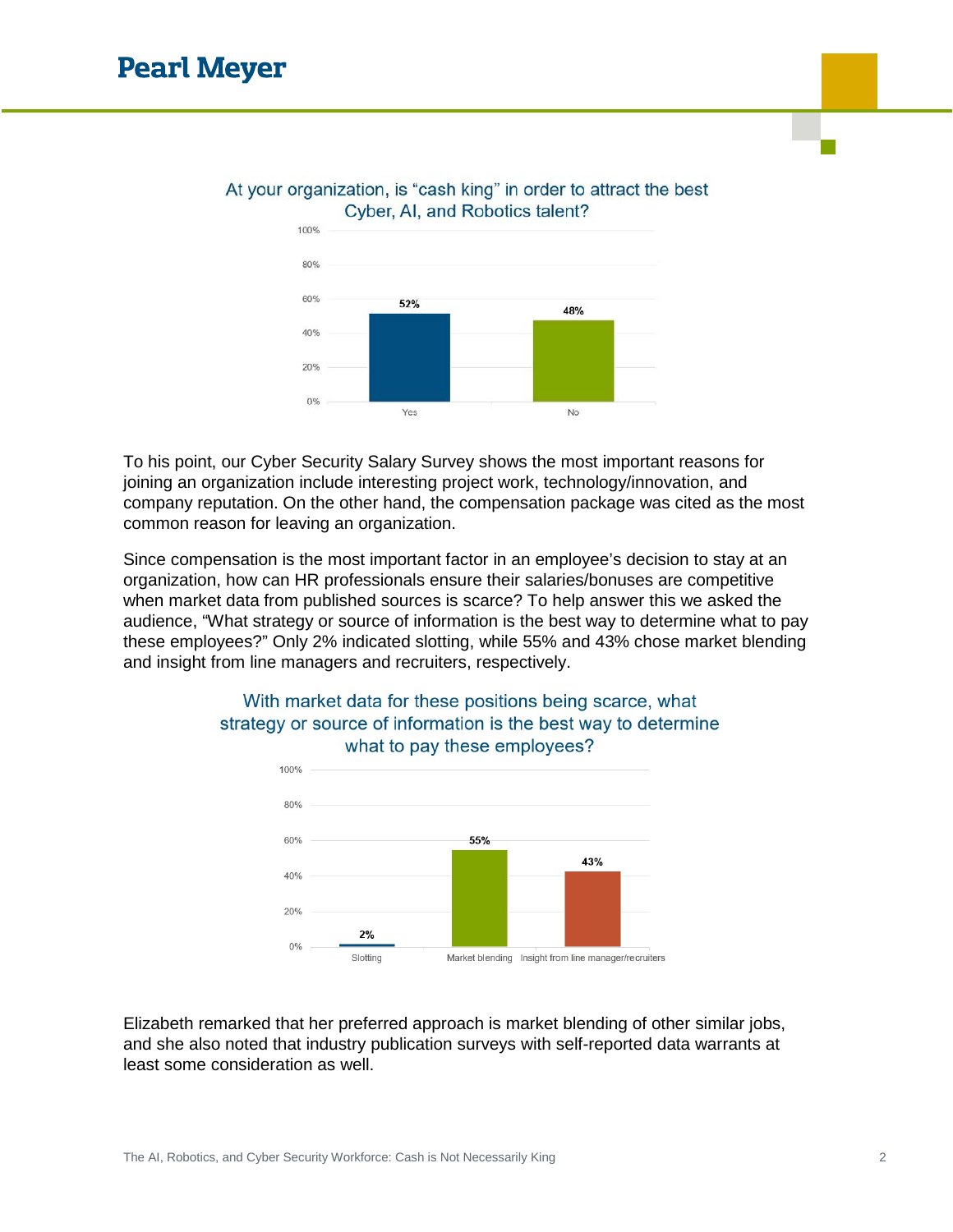We also asked the audience, "In the last 12 months, has turnover for cyber, AI, and/or robotics employees increased or decreased?" With no surprise, three quarters of the audience revealed their turnover has increased or stayed about the same. This was consistent with our survey results showing 2016 turnover was 9.8% and increased to 11.1% in 2018.



## In the last 12 months, turnover for Cyber, AI, and/or Robotics employees has...

During the conclusion of the presentation, the audience asked several excellent questions including one related to what organizations are doing to promote diversity and inclusion at the organization by hiring more female and minority candidates.

Thanks again to WorldatWork for hosting a wonderful event, we're counting down the days for Minneapolis in 2020!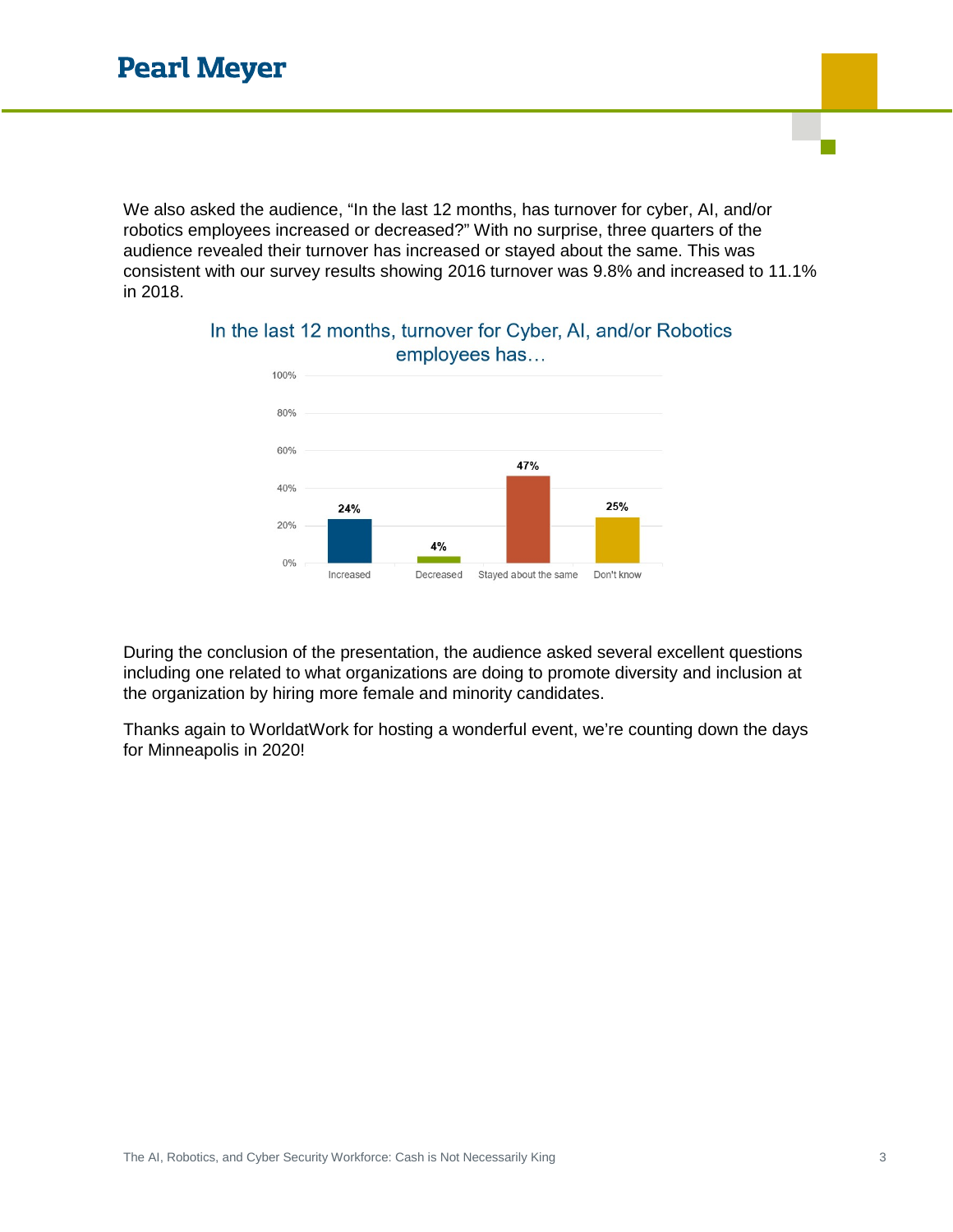# About the Author

Rebecca Toman is the vice president, Survey Business Unit at Pearl Meyer. In this role, she designs and publishes compensation and benefits surveys for a wide range of industries and employee populations.

# About Pearl Meyer

Pearl Meyer is the leading advisor to boards and senior management on the alignment of executive compensation with business and leadership strategy, making pay programs a powerful catalyst for value creation and competitive advantage. Pearl Meyer's global clients stand at the forefront of their industries and range from emerging high-growth, not-for-profit, and private companies to the Fortune 500 and FTSE 350. The firm has offices in New York, Atlanta, Boston, Charlotte, Chicago, Houston, London, Los Angeles, and San Jose.